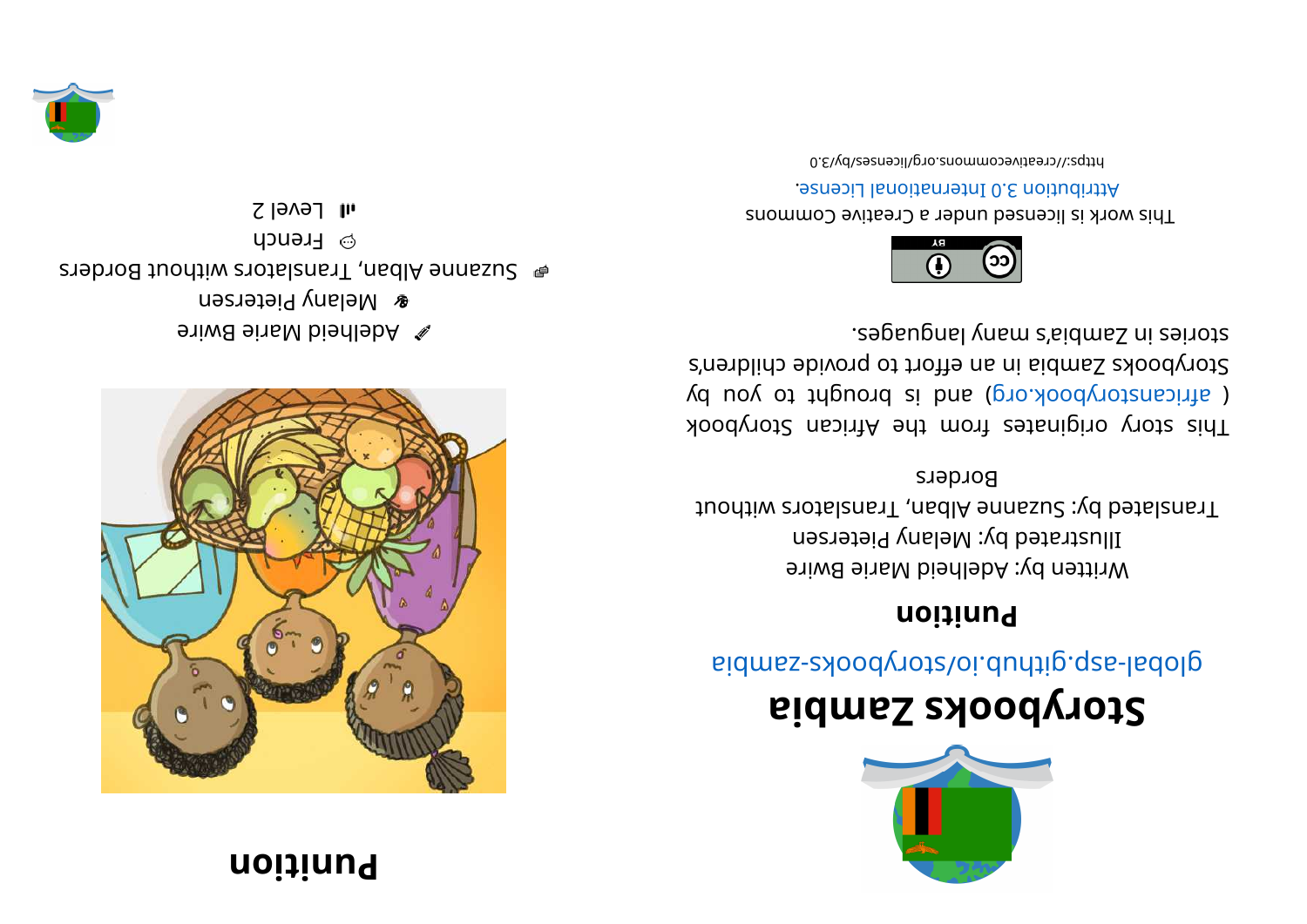

# Un jour, Maman a ramassé beaucoup de fruits.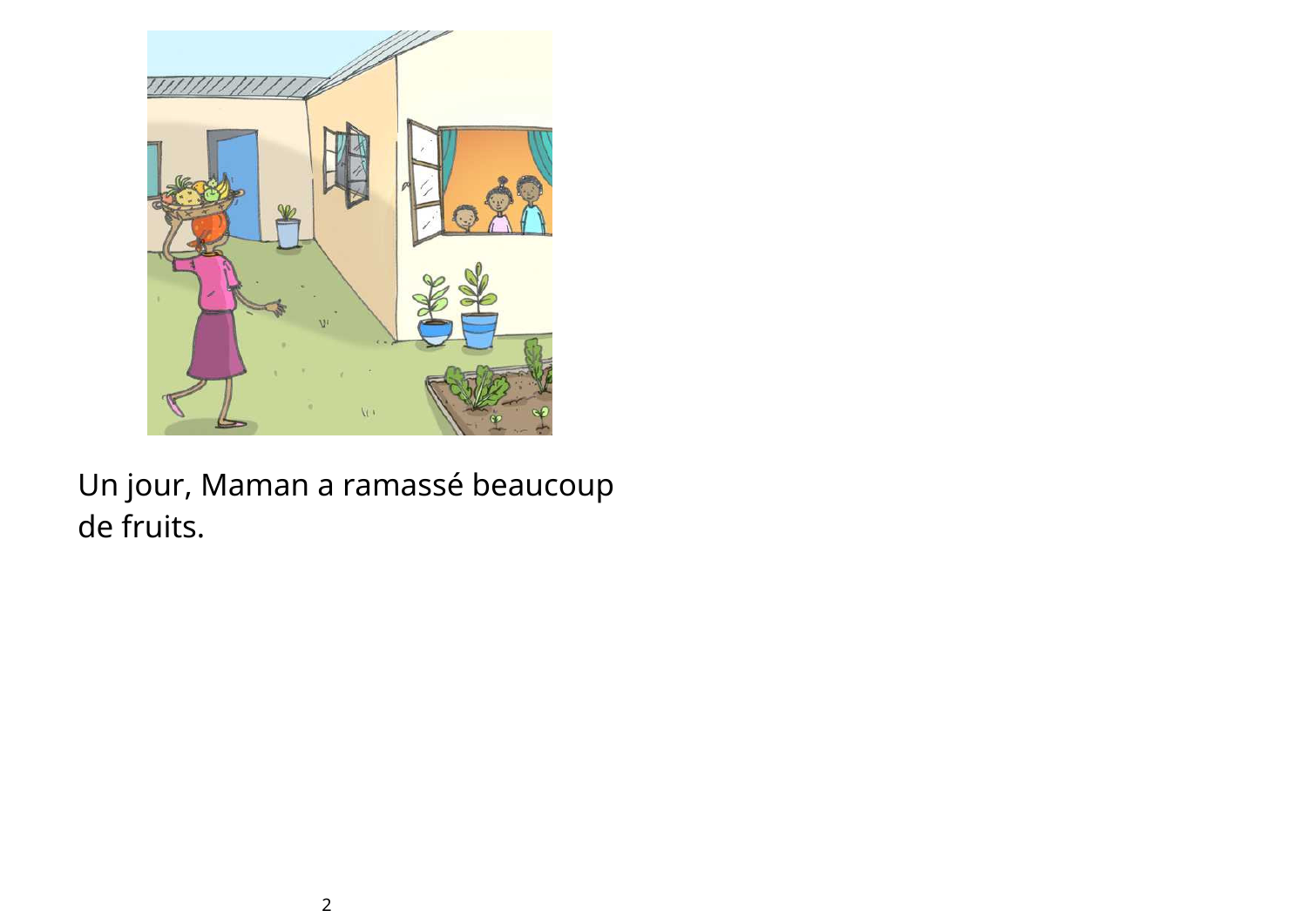

« . nioz répond : « Nous les mangerons ce nous manger des fruits ? » Maman Inj show in deway : « Pouvous -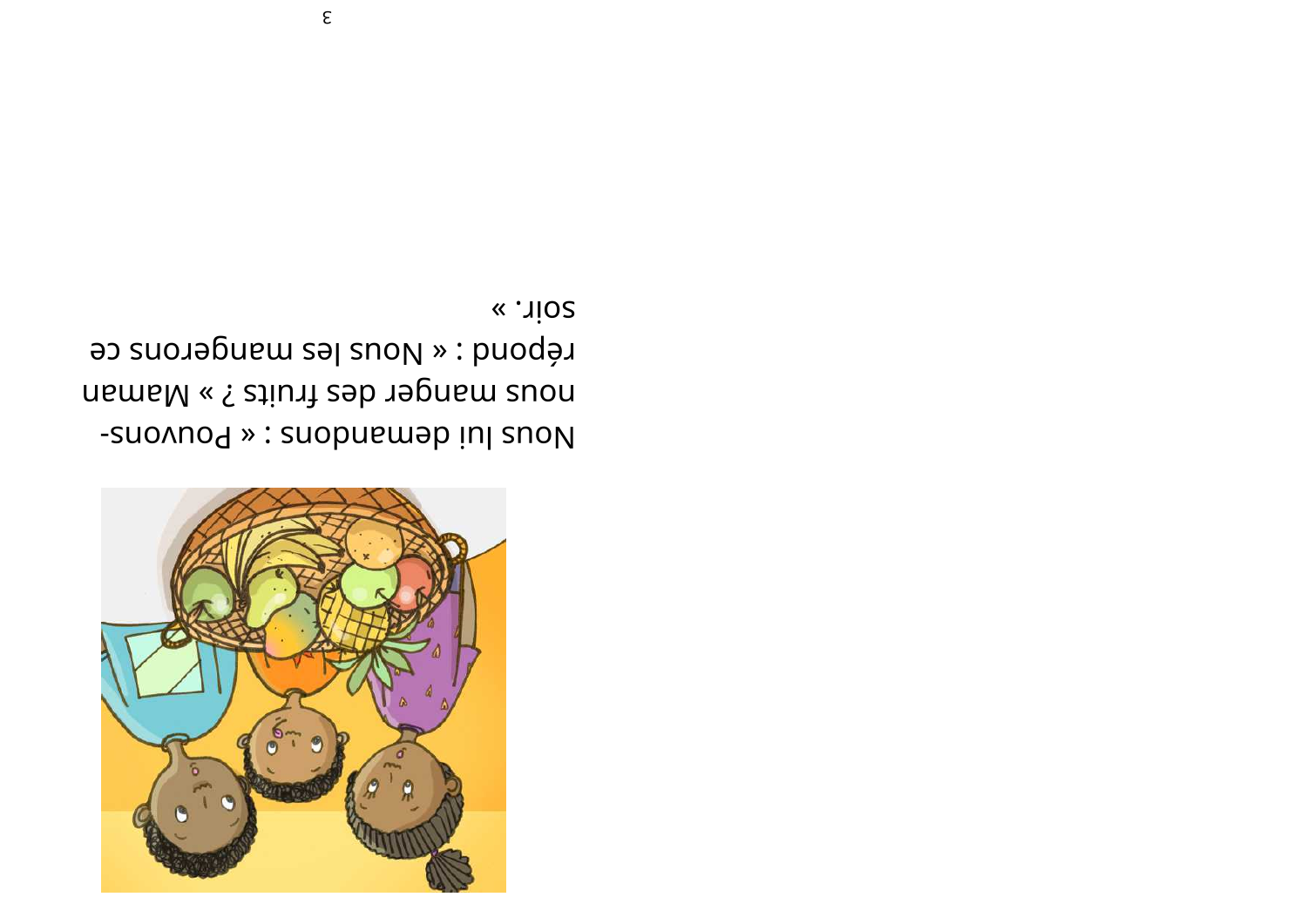

Mon frère Rahim est glouton. Il goûte tous les fruits. Il en mange beaucoup.



Plus tard, Rahim vient s'excuser et promet : « Je ne serai plus jamais aussi glouton. » Et nous, nous le croyons.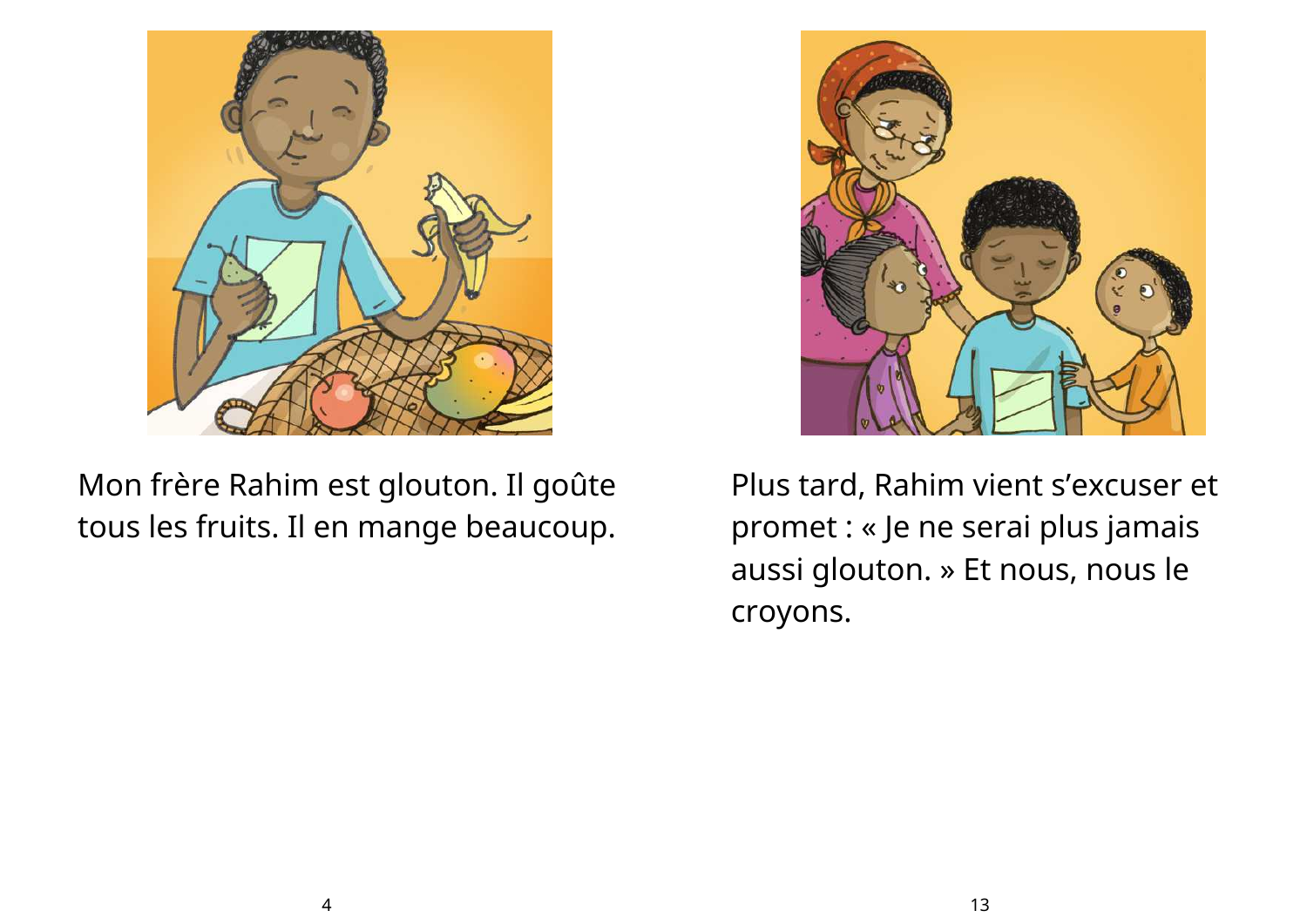

« .atziogé ta méchant et égoïste. » mon petit frère. Et moi, je dis : « Regarde ce qu'a fait Rahim ! », crie



sont les fruits qui punissent Rahim ! Maman savait que cela arriverait. Ce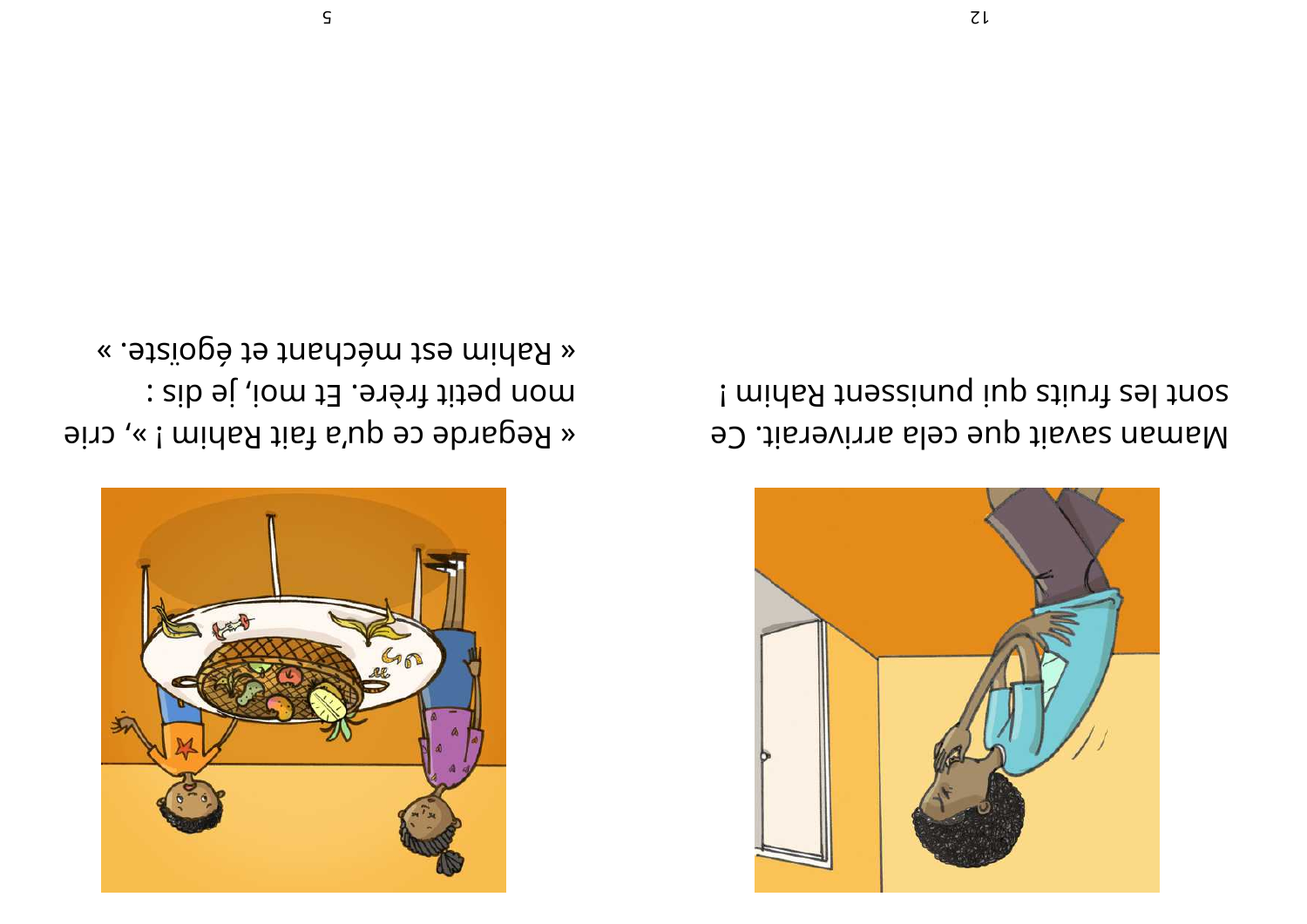

Maman est fâchée contre Rahim.



## Il gémit: « J'ai mal au ventre ! »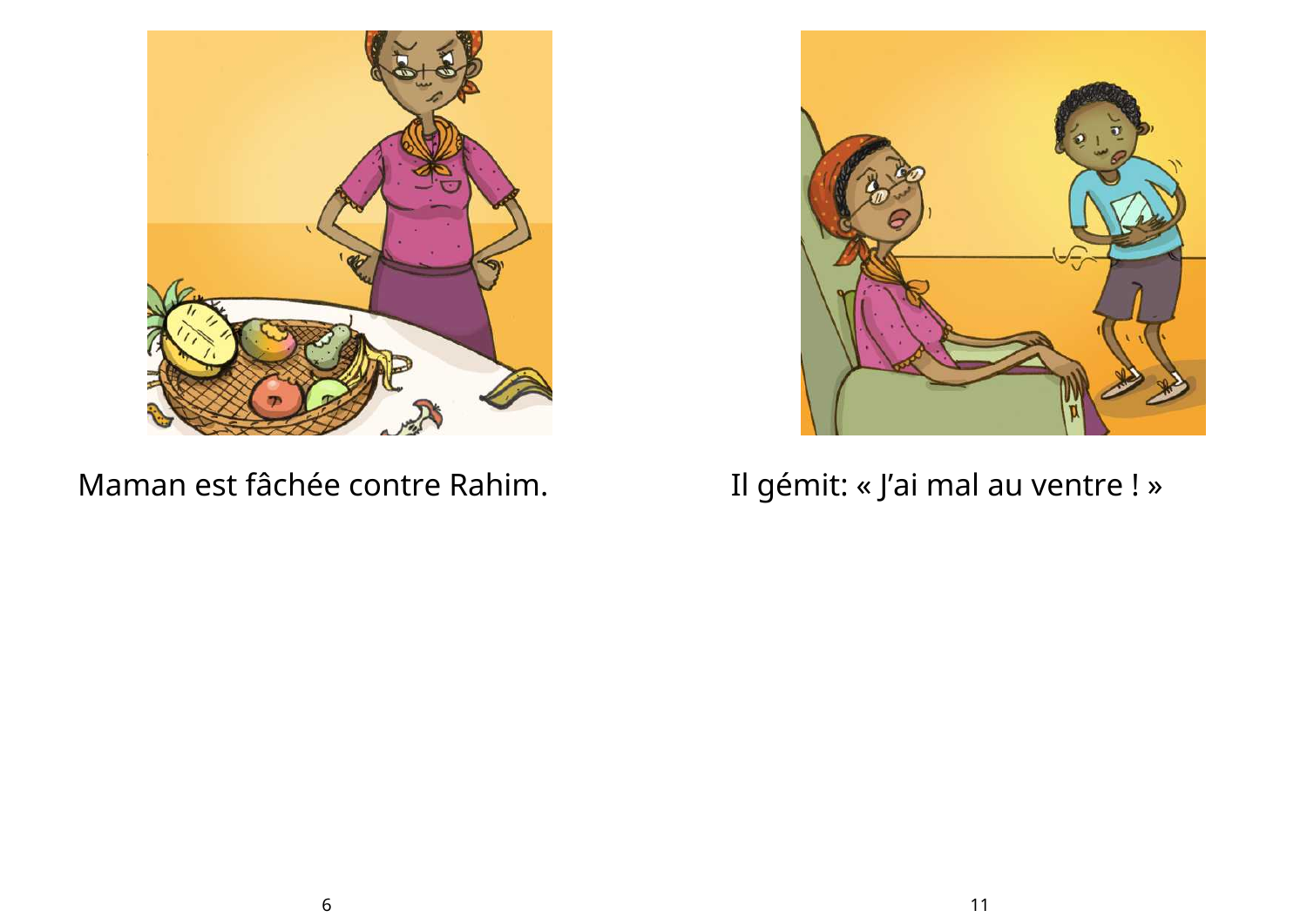

rien. contre Rahim. Mais Rahim ne regrette In the spuring spuring sport sports sports and the sports of the sports of the sports of the sports of the sports of the sports of the sports of the sports of the sports of the sports of the sports of the sports of the spo

![](_page_6_Picture_2.jpeg)

Rahim ne se sent pas bien.

 $\angle$